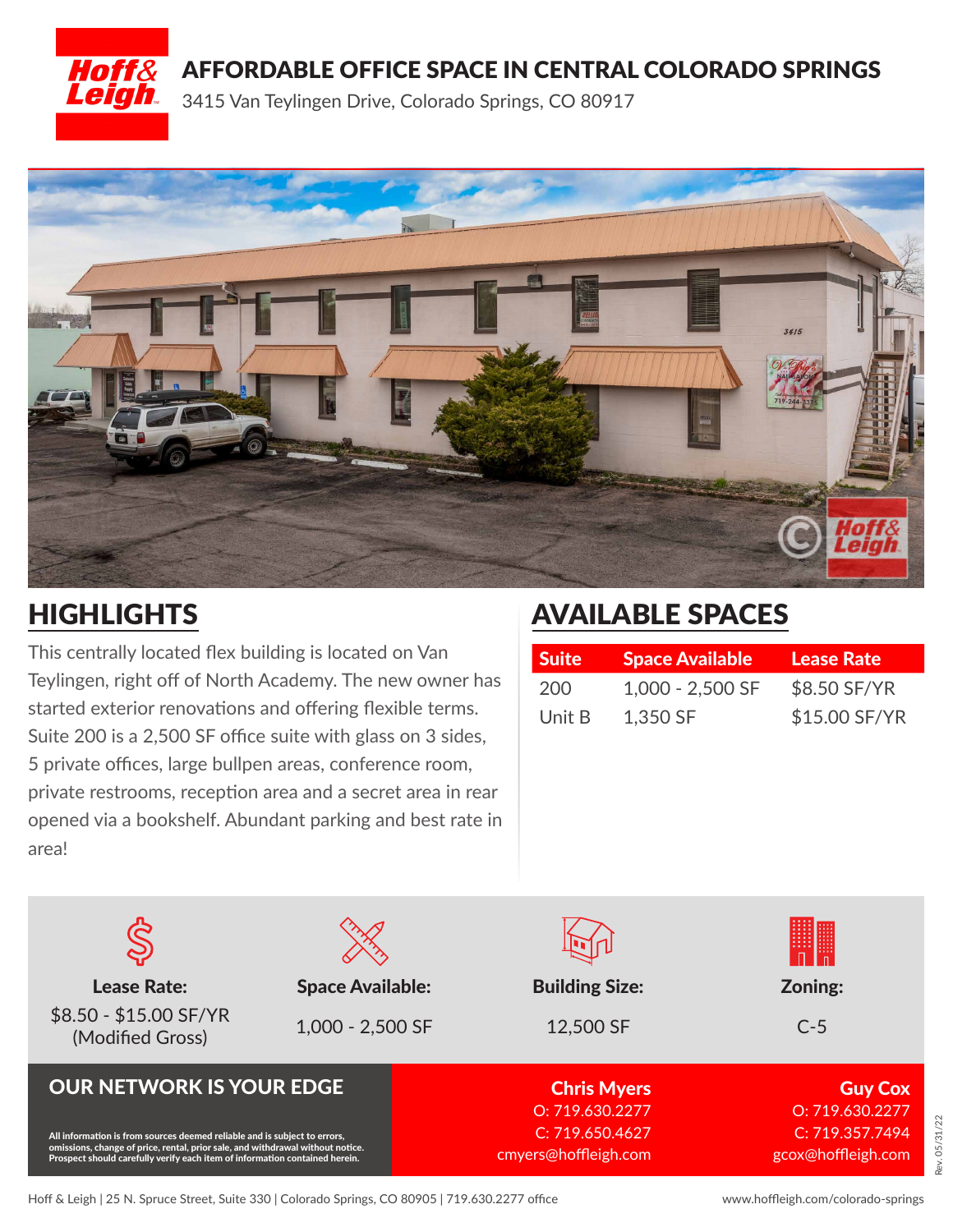AFFORDABLE OFFICE SPACE IN CENTRAL COLORADO SPRINGS



3415 Van Teylingen Drive, Colorado Springs, CO 80917

# 2ND FLOOR PLAN**Stairs** 16.5  $\overline{a}$  $7.5'$  $13'$  $19'$  $55$ Restroom  $10'$  $11'$ Restroom  $19.35'$  $3'x2'$ 16  $16'$  $12.5'$ G  $12.5$  $14'$

### $14$  $14.5'$  $\overline{21}$ Stairs - $\rightarrow$

#### OUR NETWORK IS YOUR EDGE

All information is from sources deemed reliable and is subject to errors,<br>omissions, change of price, rental, prior sale, and withdrawal without notice.<br>Prospect should carefully verify each item of information contained h

Chris Myers O: 719.630.2277 C: 719.650.4627 cmyers@hoffleigh.com

Guy Cox O: 719.630.2277 C: 719.357.7494 gcox@hoffleigh.com